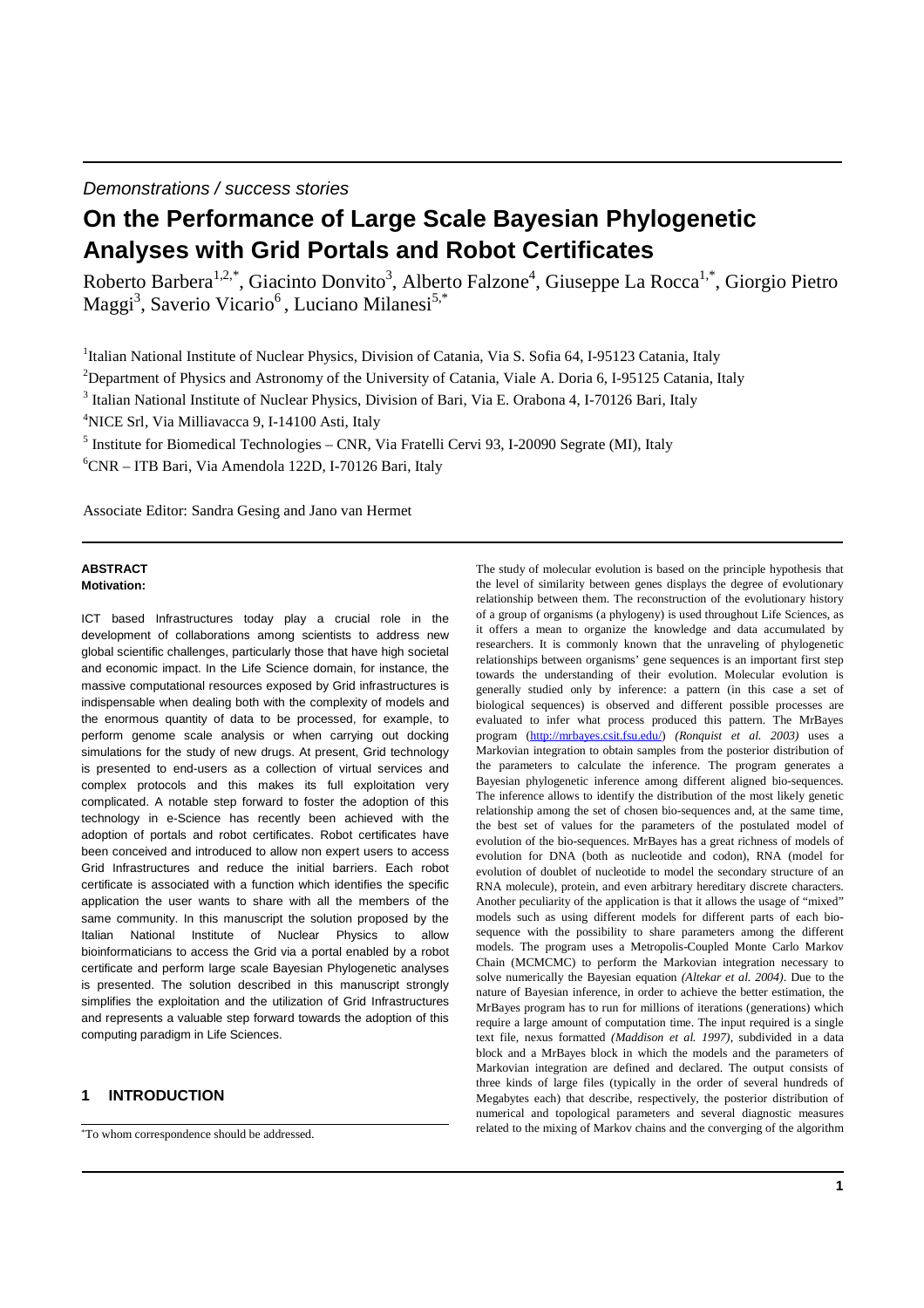as a whole. The use of a distributed version of MrBayes is more problematic given the nature of the Markovian integration. Typically, each MrBayes run, although starting from a fairly small input data, has a quite long execution time. This is a typical analysis which can be tackled by a "high-throughput" approach made feasible with the use of Grid infrastructures. This is why in this work we decided to restrict the executions, each made of a single complete analysis, to high performance nodes of the EGEE grid (http://www.eu-egee.org/) configured to accept MPI jobs. This ensured that jobs would run in sufficiently efficient manner and they would arrive at completion before the maximum run time allowed by the chosen nodes of the EGEE grid. In addition, to allow all the bioinformaticians of the LIBI project (http://www.libi.it/) to access the computing resources of the EGEE Grid Infrastructure without owning a personal X.509 certificate and run the parallel version of MrBayes, the credentials of a robot certificate have been made available with the GENIUS Grid portal according to the architectural schema reported in the next section. Thanks to the introduction of Grid portals and robot certificates now it is possible to reduce the initial barriers and extend the benefits of the Grid paradigm to a wider community of users. In section 2 the details of the distributed grid environment designed and deployed in the context of the LIBI project to perform phylogenetic analyses on a large scale is presented. Results are summarized in section 3.

#### **2 METHODS**

The EnginFrame (http://www.enginframe.com/) Java framework (ver. 4.1), on which the GENIUS Grid portal *(Andronico et al. 2003, Barbera et al. 2007)* is built, has been enhanced in order to provide a transparent support to robot certificates and allow non-expert Grid users to access the distributed computational resources of a Grid using a conventional web browser. The additional features introduced in GENIUS Grid portal are sketched in fig. 1



**Fig. 1** – The workflow set up to perform large scale phylogenetic analyses.

The distributed environment for the application has been built on top of the EGEE stack (http://public.eu-egee.org/) using many gLite (http://www.glite.org/) services such as: the LFC File Catalog and Data Management System, Storage Elements, Workload Management System and X.509 certificates. The client side is represented by a user's workstation running a web browser (bottom left in the figure). The server side is represented by a gLite User Interface (UI) machine, equipped with the latest stable release of middleware services to submit jobs and manage data on Grid, the Apache Web Server, the Java/XML portal framework EnginFrame (http://www.enginframe.com/docum/) developed by NICE Srl

(http://www.nice-italy.com/) and the GENIUS Grid Portal itself (bottom center in the figure). After user's login, a proxy certificate is requested by the portal to access the distributed resources of a Grid Infrastructure according to the Grid Security Infrastructure (GSI) standard. If no proxy is available, the credentials of the robot certificate, if any, will be read by the GENIUS Grid portal to generate in a few seconds the needed proxy. This operation is completely transparent to end-users. Once the proxy certificate has successfully been created, users are automatically redirected to the home page of the application related to the robot certificate. In this context the robot certificate has been requested to run the phylogenetic application, thus after login he/she is redirected to the MrBayes' home page. For this purpose some dedicated services have been designed and implemented into the GENIUS portal to allow users to specify input settings before sending parallel instances of MrBayes jobs to the Grid. Besides, in order to enhance the reliability and the performance of the architecture, the support for the submission/re-submission of a large number of jobs in an almost unattended way has also been introduced (bottom right in the figure). This tool is based on the concept of "task" to be executed *(De Sario et al. 2009)*. The entire problem is first subdivided into elementary tasks, then all the tasks are inserted into a DB server. In the submission phase all the jobs are completely identical. Only when the jobs lands and starts executing on a worker node, it requests to the central DB a task to execute. Information on the execution of each task is logged into the central DB. Only if all steps are correctly executed by the job, the status of that particular task on the central DB is updated to "Done". In this way the central DB provides a monitoring of the task execution and no manual intervention is required to manage the re-submission of the failed tasks. Tasks which are found in a "running" state after a given time interval are considered failed and automatically reassigned to new jobs. Figure 2 shows the service introduced into the portal to query the central database of the Job Submission Tool and monitor users' tasks. This service, based on HTML, XML, JavaScript and PHP refreshes data every 5 minutes.



**Fig. 2** – View of the task monitoring system.

The completed tasks obtained at the end of the analysis are stored in a Grid Storage Element (SE) and then downloaded locally in the user's home directory by means of a pop-up service. The results of the computation can then be used to display the phylogenetic tree with third party software like, example TreeViewX (http://darwin.zoology.gla.ac.uk/~rpage/treeviewx/).